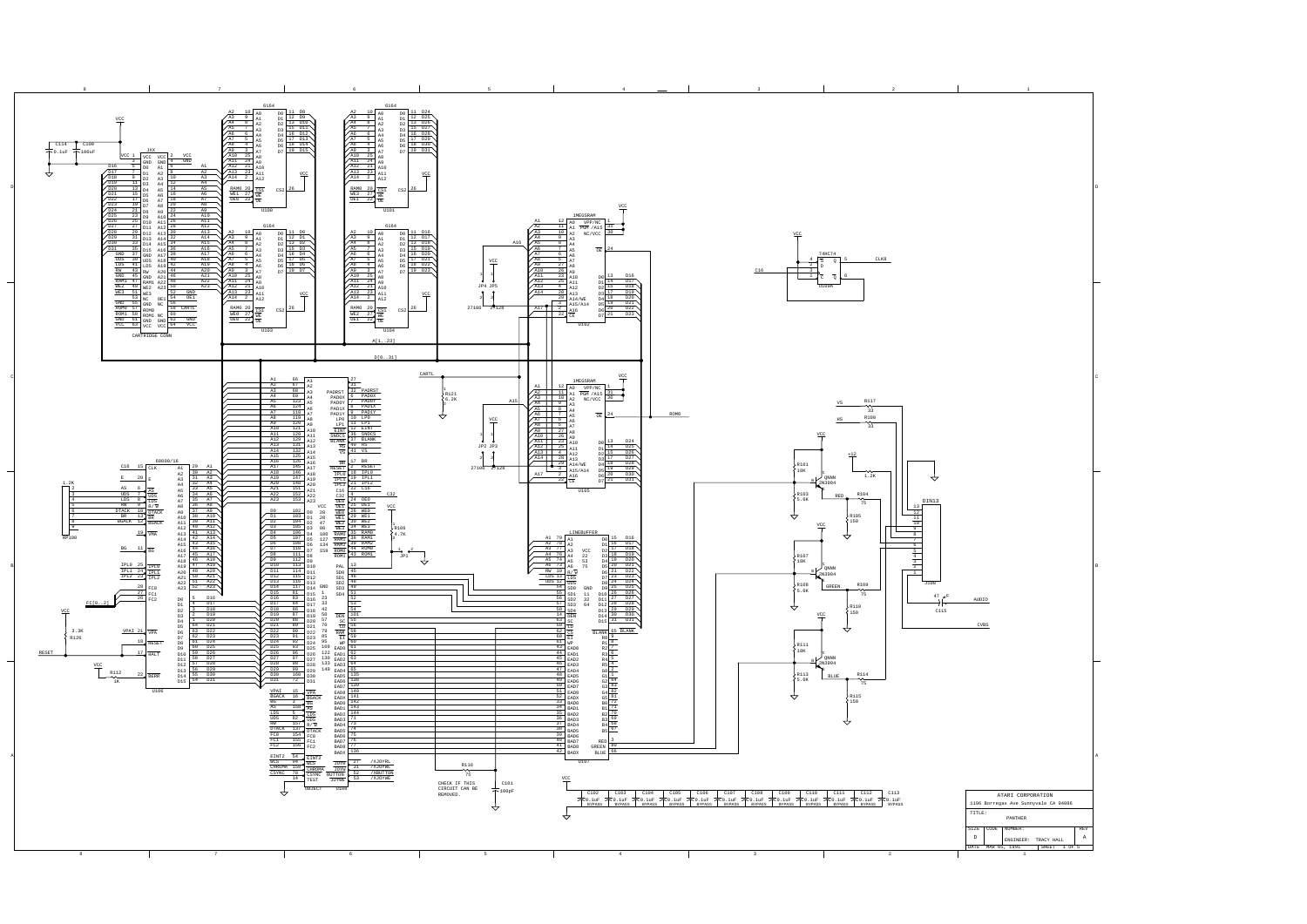|  |  |  |  |  |  | ATARI CORPORATION<br>1196 Borregas Ave Sunnyvale CA 94086                                     |
|--|--|--|--|--|--|-----------------------------------------------------------------------------------------------|
|  |  |  |  |  |  | TITLE:<br>PANTHER/JOYSTICKS                                                                   |
|  |  |  |  |  |  | SIZE CODE NUMBER:<br>REV<br>ENGINEER: TRACY HALL  <br>. D<br>DATE MAR 05,1991<br>SHEET 2 OF 5 |
|  |  |  |  |  |  |                                                                                               |

A

B

D

D

B

A

8 7 7 8 6 7 2 8 2 2 2 2 2 3

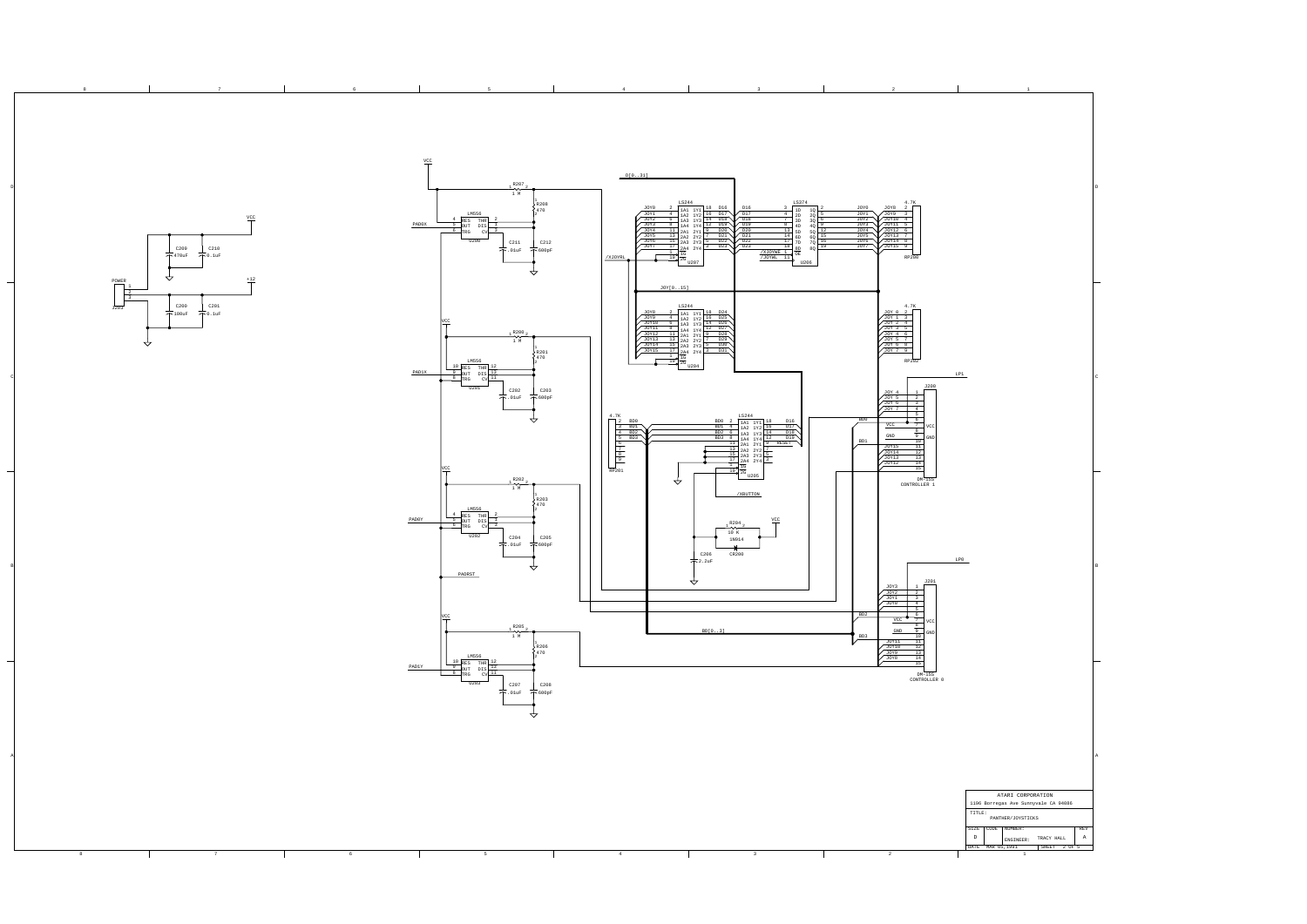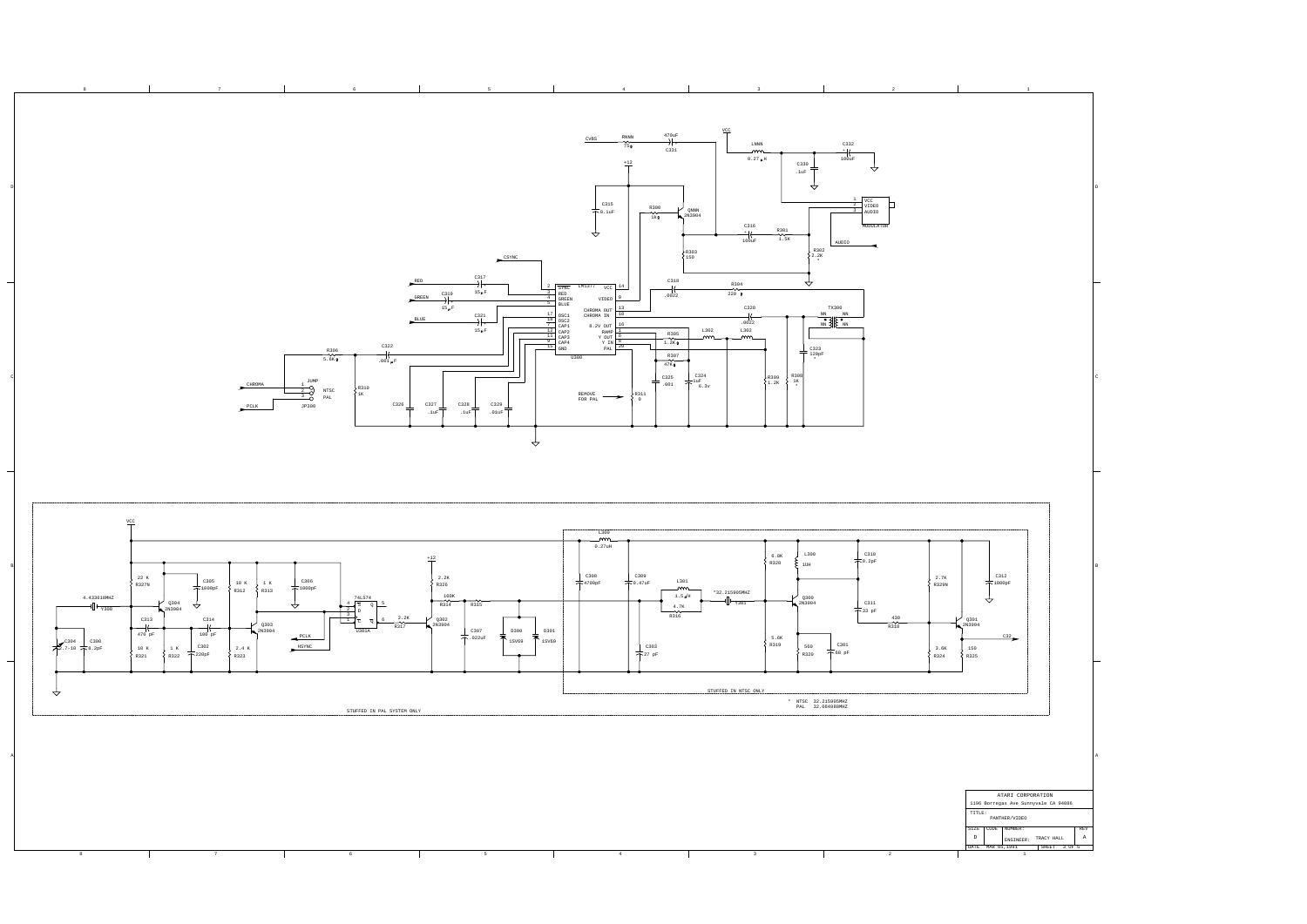

A

B

D